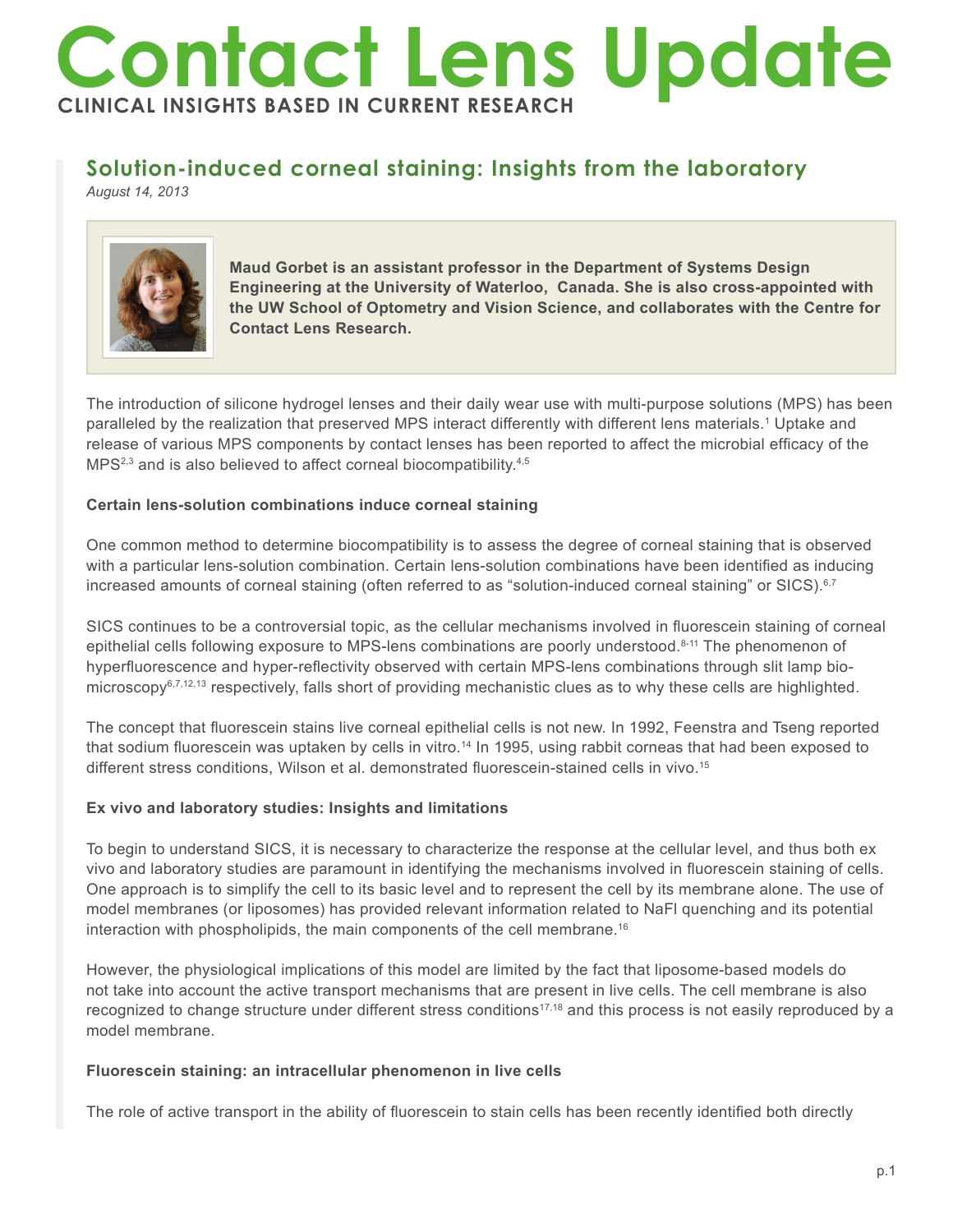#### *Solution-induced corneal staining: Insights from the laboratory*

and indirectly by three separate investigators using different cells. Using fibroblasts, fluorescein staining at a temperature of 4°C (the temperature at which active transport is significantly suppressed) resulted in a significant reduction in fluorescein staining of cells<sup>19</sup>. In presentations by Bandamwar<sup>20,21</sup> and Cira<sup>22,23</sup> fluorescein-stained corneal epithelial cells were clearly identified as live cells, and dead cells were shown to display minimal (background) to no staining at all.

The association of fluorescein with live cells strongly infers the requirement of some form of active transport, which is absent in a dead cell. Furthermore, confocal microscopy of fluorescein-stained shed cells (collected noninvasively from the cornea after fluorescein instillation, such as that described by Luensmann et al.<sup>24</sup>) indicated that fluorescein was indeed present within the cells.<sup>25</sup> Some of these fluorescein-stained cells have also been found to be apoptotic (apoptosis is a mechanism of programmed cell death).21,25 These laboratory studies were performed with cells under both stress and normal conditions, using both in vitro and ex vivo models, but all point to a mechanism whereby fluorescein enters live cells.

#### **The bottom line: We don't yet understand the significance of SICS**

In Cameron Postnikoff's review of Mokhtarzedeh's and colleagues' paper, it is clear that studying corneal staining of cells in dry eye patients may provide further insight into SICS. Why NaFl actually enters certain corneal epithelial cells and what SICS is really highlighting remains to be determined. What does it mean physiologically for the cornea, for ocular health, and for lens-solution biocompatibility? We have yet to answer these questions unequivocally.

To identify the cellular mechanisms involved in fluorescein staining and their relation to SICS and lens-solution biocompatibility will require more laboratory-based studies using in vitro and ex vivo models. Understanding SICS is not a question about a specific product, it is a scientific quest about understanding the underlying cellular mechanism such that, one day, clinicians will truly understand what these punctate spots on the cornea truly mean.

#### **REFERENCES**

- 1. Jones L and Powell CH. Uptake and release phenomena in contact lens care by silicone hydrogel lenses. Eye Contact Lens 2013;39(1): 29-36.
- 2. Shoff ME, Lucas AD, Brown JN, et al.. The effects of contact lens materials on a multipurpose contact lens solution disinfection activity against Staphylococcus aureus. Eye Contact Lens 2012;38(6): 368-73.
- 3. Clavet CR, Chaput MP, Silverman MD, et al.. Impact of contact lens materials on multipurpose contact lens solution disinfection activity against Fusarium solani. Eye Contact Lens 2012;38(6): 379-84.
- 4. Gorbet M and Postnikoff C. The impact of silicone hydrogel-solution combinations on corneal epithelial cells. Eye Contact Lens 2013;39(1): 42-7.
- 5. Robertson DM. The effects of silicone hydrogel lens wear on the corneal epithelium and risk for microbial keratitis. Eye Contact Lens 2013;39(1): 67-72.
- 6. Andrasko G and Ryen K, Corneal staining and comfort observed with traditional and silicone hydrogel lenses and multipurpose solution combinations. Optometry 2008;79(8): 444-54.
- 7. Carnt N, Willcox M, Evans V, et al.. Corneal staining: The IER matrix study. Contact Lens Spectrum 2007;22(9): 38 43.
- 8. Morgan PB and Maldonado-Codina C. Corneal staining: do we really understand what we are seeing? Cont Lens Anterior Eye 2009;32(2): 48-54.
- 9. Ward KW. Superficial punctate fluorescein staining of the ocular surface. Optom Vis Sci 2008;85(1): 8-16.
- 10. Fonn D, Peterson R, Woods C. Corneal staining as a response to contact lens wear. Eye Contact Lens 2010;36(5): 318-21.
- 11. Efron N. Putting vital stains in context. Clin Exp Optom 2013;99(4): 400-421.
- 12. Schneider S, Simpson T, et al.. Hyper-reflective cells observed by confocal microscopy as an indicator of lens and lens care